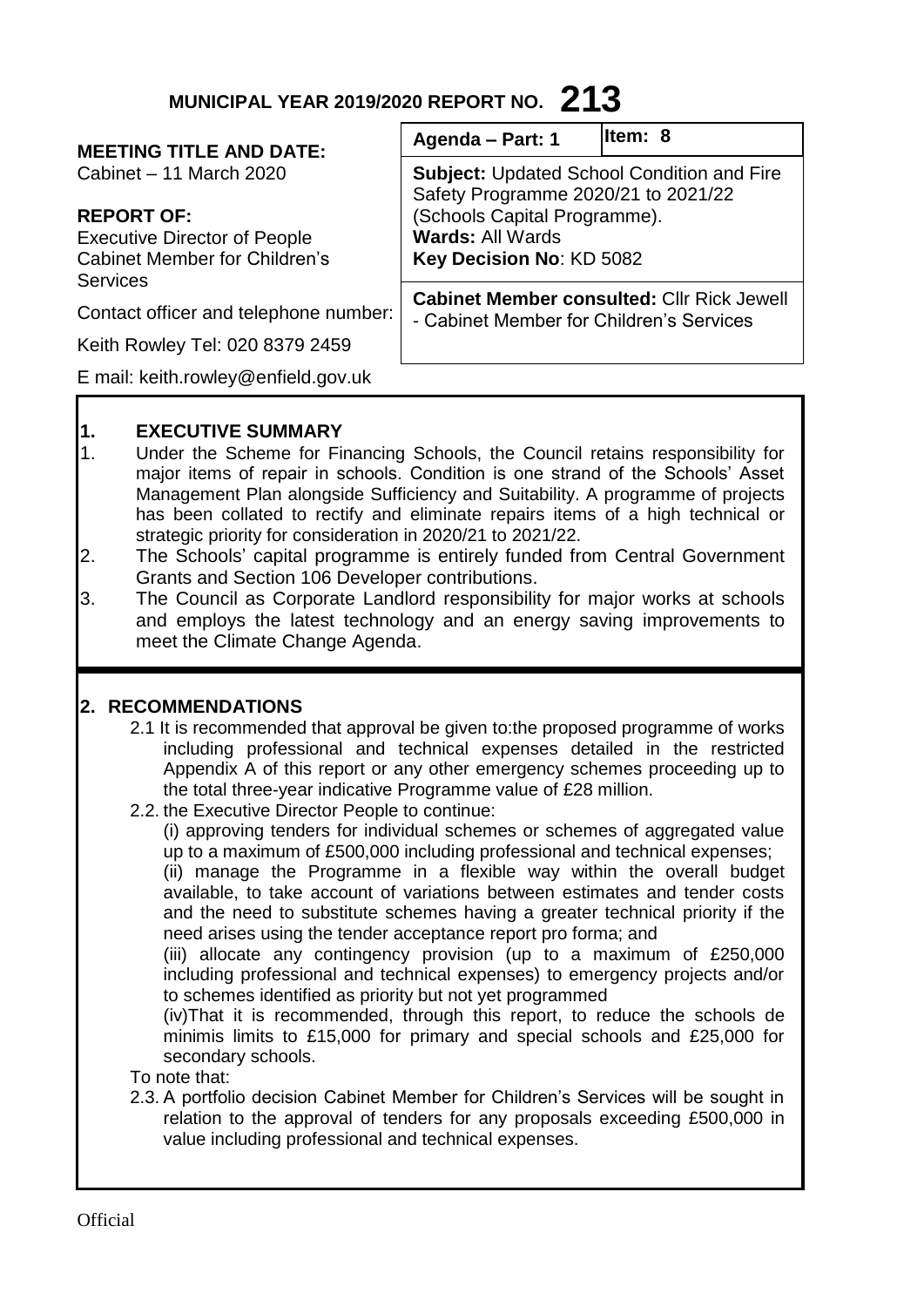### **3. BACKGROUND**

- 3.1. The Council as Corporate Landlord is responsible for major works to address the condition of community and foundation schools. Such works mainly relate to building structure, roof replacement and electrical and mechanical services. When renewing building elements and services the designs take account of the latest technology and an energy saving improvements to meet the Climate Change Agenda by replacing life expired building elements with new more efficient equipment and materials.
- 3.2. Currently under the Scheme for Financing Schools the de minimis limits for delegation for repairs and maintenance are £36,000 for primary and special schools and £53,000 for secondary schools. However, the funding limits were set when the schools received much higher levels of Devolved Formula Capital (DFC). There have been recent incidents where urgent condition issues have arisen that are beyond the resources of the school but below the de minimis limits, in these situations Officers have redirected funding to prevent building closure or on Health and Safety grounds. Therefore it is proposed, through this report, to reduce the de minimis limits to £15,000 for primary and special schools and £25,000 for secondary schools. Projects will be prioritised for inclusion in the Programme based on technical information in condition surveys commissioned by Construction Maintenance Construction Team through external consultants (see section 3.7).
- 3.3. Community and foundation schools are also wholly responsible for the cost of external decorations, internal painting and the maintenance of boundary fencing, playgrounds and drainage systems.
- 3.4. The School Places Delivery Programme (SSPP) supersedes School Expansion Programme and further develops the approach used in the previous programmes. SSPP which now reflects the need to assess the whole school estate, including Secondary and Special school provision.
- 3.5. To maximise resources available to school condition projects and school expansion projects all central Government resources have been combined into one capital programme. This is achieved by pooling central Government Grants and developer contributions into a People capital programme for schools.
- 3.6. Under the requirements of the Regulatory Reform Fire Safety Order (RRFSO) 2005, the responsible person for the premises must ensure that a fire safety risk assessment is completed for the building and kept under review. The results of the assessment should be made available to staff and others working in the building.
- 3.7. A proposed programme for 2020/21 and 2021/22 has been formulated to address the most urgent condition items. Projects have been prioritised for inclusion in the Programme based mainly on technical information in condition surveys commissioned by Construction Maintenance Construction Team through external consultants. Projects have been ranked as far as possible according to the extent of urgency using the Department for Education definitions: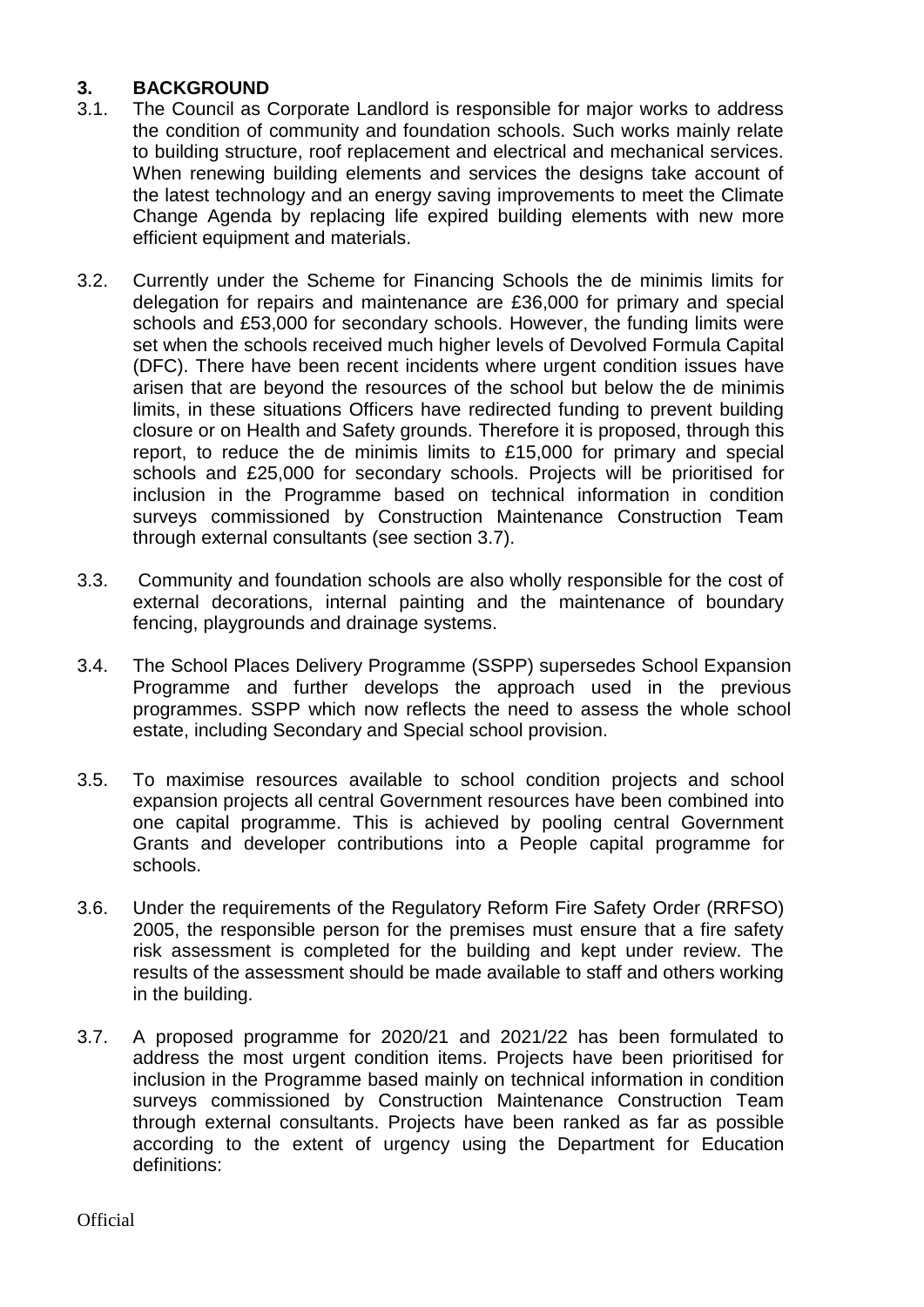- Priority 1 Urgent work that will prevent immediate closure of premises and/or address an immediate high risk to the health and safety of occupants and/or remedy a serious breach of legislation.
- Priority 2 Essential work required within 2 years that will prevent serious deterioration of the fabric or services and/or address a medium risk to the health and safety of occupants and/or remedy a less serious breach of legislation.
- Priority 3 Desirable work required within 3 to 5 years that will prevent deterioration of the fabric or services and/or address a low risk to the health and safety of occupants and/or remedy a minor breach of legislation.
- Priority 4 Long term work required outside the first five year planning period that will prevent deterioration of the fabric or services.
- 3.8. A schedule of fire safety improvements has also been prepared based on recommendations from the Council's Fire Safety Adviser or technical advice.
- 3.9. Any work identified at premises where the Council no longer has a long-term interest or to individual buildings that have a limited life, has been deferred. Account has also been taken to defer potential expenditure at any schools whose premises are likely to be substantially changed under the Schools SSPP. However, where works at such schools are deemed essential to meet Health and Safety requirements, they have been included in the proposed programme.
- 3.10. In line with previously agreed procedures, it is proposed that the Executive Director of People should continue to be authorised to approve tenders for individual schemes or schemes of aggregated value up to a maximum of £500,000 including professional and technical expenses. Any schemes exceeding £500,000 will be the subject of a portfolio decision and lodged as a Key Decision within the Council's Democratic process.
- 3.11. It may be necessary to amend the Programme to take account of variations between estimates and tender costs and the need to substitute schemes having a greater technical priority such as breakdowns of heating systems or plant, if the need arises. It is proposed that the Executive Director of People should continue to be authorised to take relevant action in such cases.
- 3.12. This report identifies necessary work to the value of £28 million for schools' maintenance, condition, fire safety, access and expansion works which are a priority. In addition, every effort will be made to reduce to Council borrowing commitments to school expansion projects by contributing Capital Maintenance Grant to the SSPP
- 3.13. Update Priority Schools Building Programme 2 (PSBP2):
	- 1. Durants Special School Representatives of the ESFA, are undertaking school on refurbishment of the Old Building.
	- 2. Walker Primary School Whole school rebuild.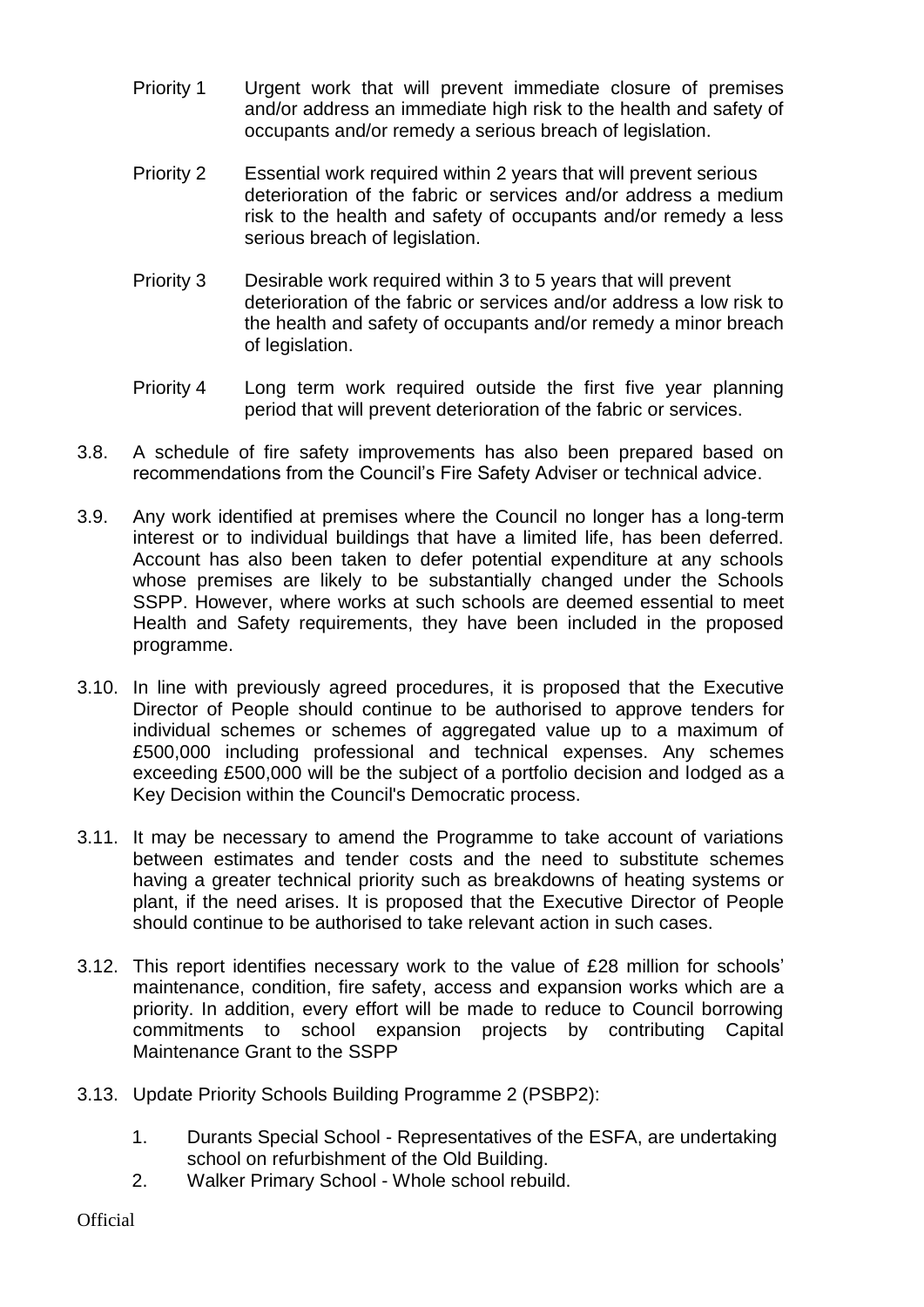3.14. Special School Expansions and other works in development:

In support of the SSPP the Maintenance programme has additional expansion projects required to facilitate additional places at special schools and minimise the need for General Resources.

# **4. ALTERNATIVE OPTIONS CONSIDERED**

4.1. In considering potential bids, the Schools and People all unresourced Technical Priority 2 schemes identified in condition surveys. Because the value of schemes exceeded the resources available, it was necessary to prioritise certain categories of schemes and defer proposals having lesser technical priority.

# **5. REASONS FOR RECOMMENDATIONS**

5.1 The recommendations have been made to enable work to be commissioned on condition works of an urgent nature in schools for 2020/21.

# **6. COMMENTS FROM OTHER DEPARTMENTS**

### 6.1. **Financial Implications**

6.1.1. The following table shows how the proposed works will be funded within the existing People school's capital programme:

|                                                  | £000   | £000   | £000   |
|--------------------------------------------------|--------|--------|--------|
|                                                  |        |        |        |
| <b>Brought Forward Reserve</b>                   | 2730   |        |        |
| 19/20 Allocation from ESFA                       | 2158   |        |        |
|                                                  |        |        |        |
| <b>Announced grants</b>                          |        |        |        |
| <b>Basic Need</b>                                |        | 7613   |        |
| <b>SEND</b>                                      |        | 1188   |        |
| DfE Maintenance grant allocation to be announced |        |        |        |
|                                                  |        |        |        |
| <b>Funding</b>                                   | 48,886 | 8,801  |        |
|                                                  |        |        |        |
| <b>Expected Spend</b>                            |        |        |        |
| 2019/20 Projection                               | 12137  |        |        |
| 2020/21 Projection                               |        | 14585  |        |
| 2021/22 Projection                               |        |        | 7800   |
|                                                  |        |        |        |
| Total funding available for future projects      | 36,749 | 30,965 | 23,165 |

The Schools' capital programme is entirely funded from Central Government Grants and Section 106 Developer contributions.

6.1.2. Central Government is undertaking a national spending review and there have been no announcements of future funding for school sector. The announcements are expected in April 2020.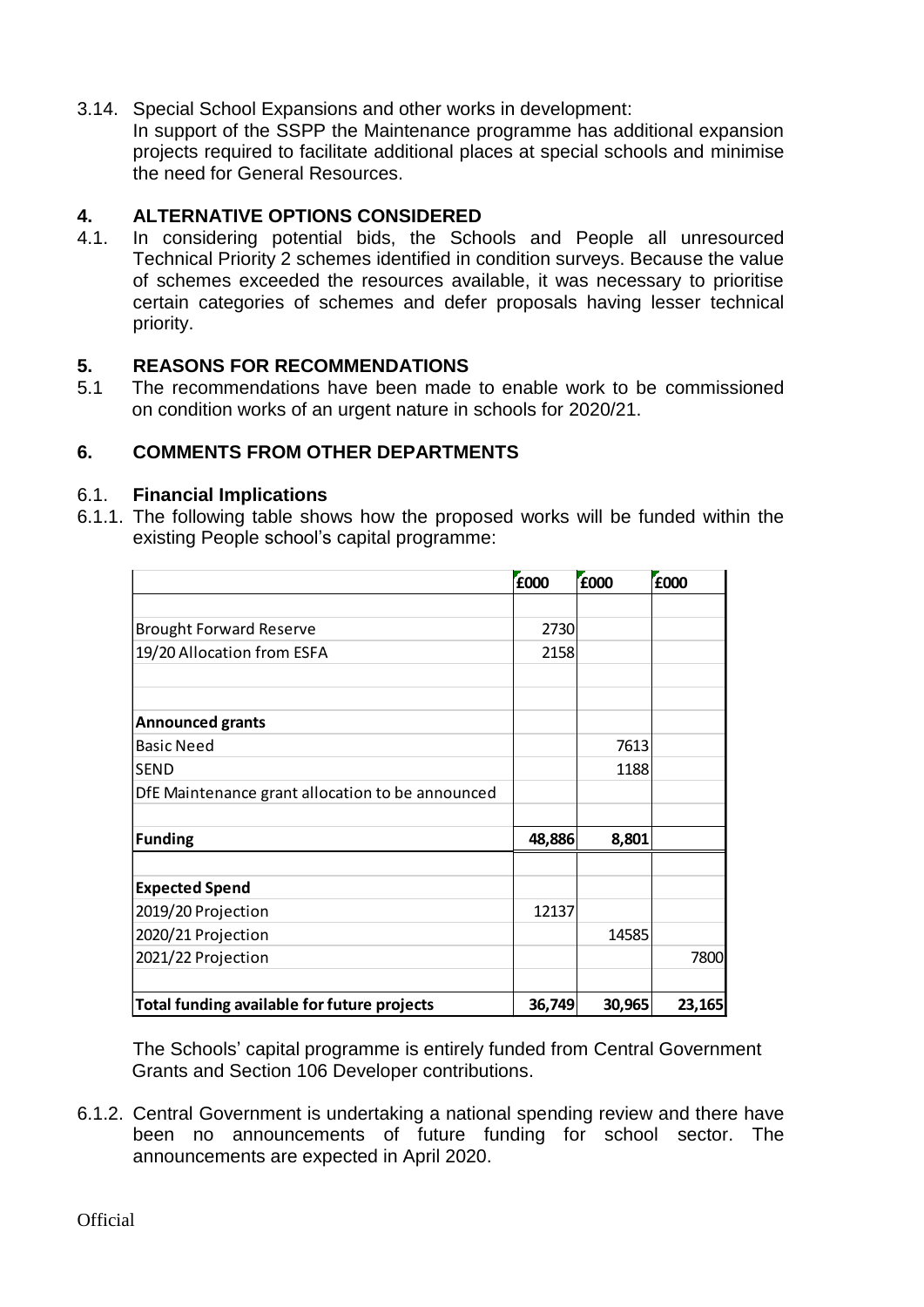- 6.1.3. The proposed works detailed in restricted Appendix A are an amalgamation of previously approved schemes, which are carrying over from previous years programmes and new priority schemes starting in 2020/21 and 2021/22
- 6.1.4. The schools' capital programme is entirely funded via external sources. Funding is provided annually by the Education and Schools Funding Agency through its LA Basic Needs and Maintenance grants to support the Council's schools' capital programme.
- 6.1.5. Contributions in the form of S106 receipts from private developers is also received towards the schools' capital programme.
- 6.1.6. Revenue implications from these projects will be contained within existing budgets.
- 6.1.7. The updated programme will be reviewed and updated as part of the quarterly capital monitoring reporting processes.

### 6.2. **Legal Implications**

- 6.2.1. Section 111 of the Local Government Act 1972 gives a local authority power to do anything (whether or not involving the expenditure, borrowing or lending of money or the acquisition or disposal of any property or rights) which is calculated to facilitate, or is conducive or incidental to the discharge of its functions.
- 6.2.2. In addition, the Council has a general power of competence under section 1(1) of the Localism Act 2011 to do anything that individuals generally may generally do provided it is not prohibited by legislation. There is no express prohibition, restriction or limitation contained in a statute against use of the power in this way.
- 6.2.3. The proposals represent a Key Decision as they are over £250,000 in value. The Council must therefore comply with its governance process in respect of Key Decisions.
- 6.2.4. All goods, services and works commissioned (including the procurement and award of contract) under this report will be in accordance with EU and UK public procurement law, and the Council's Constitution (in particular, the Contract Procedure Rules).

### 6.3. **Property Implications**

6.3.1. The implementation of the Condition Programme will extend the life of school buildings and provide a safe and suitable learning environment for pupils.

# **7. KEY RISKS**

7.1.1. Unless the Council is able to resume a comprehensive condition programme, there will be a serious risk of building closures due to failure of structure, electrical services or heating plant. Health and safety issues will also arise without a significant investment in fire safety improvements.